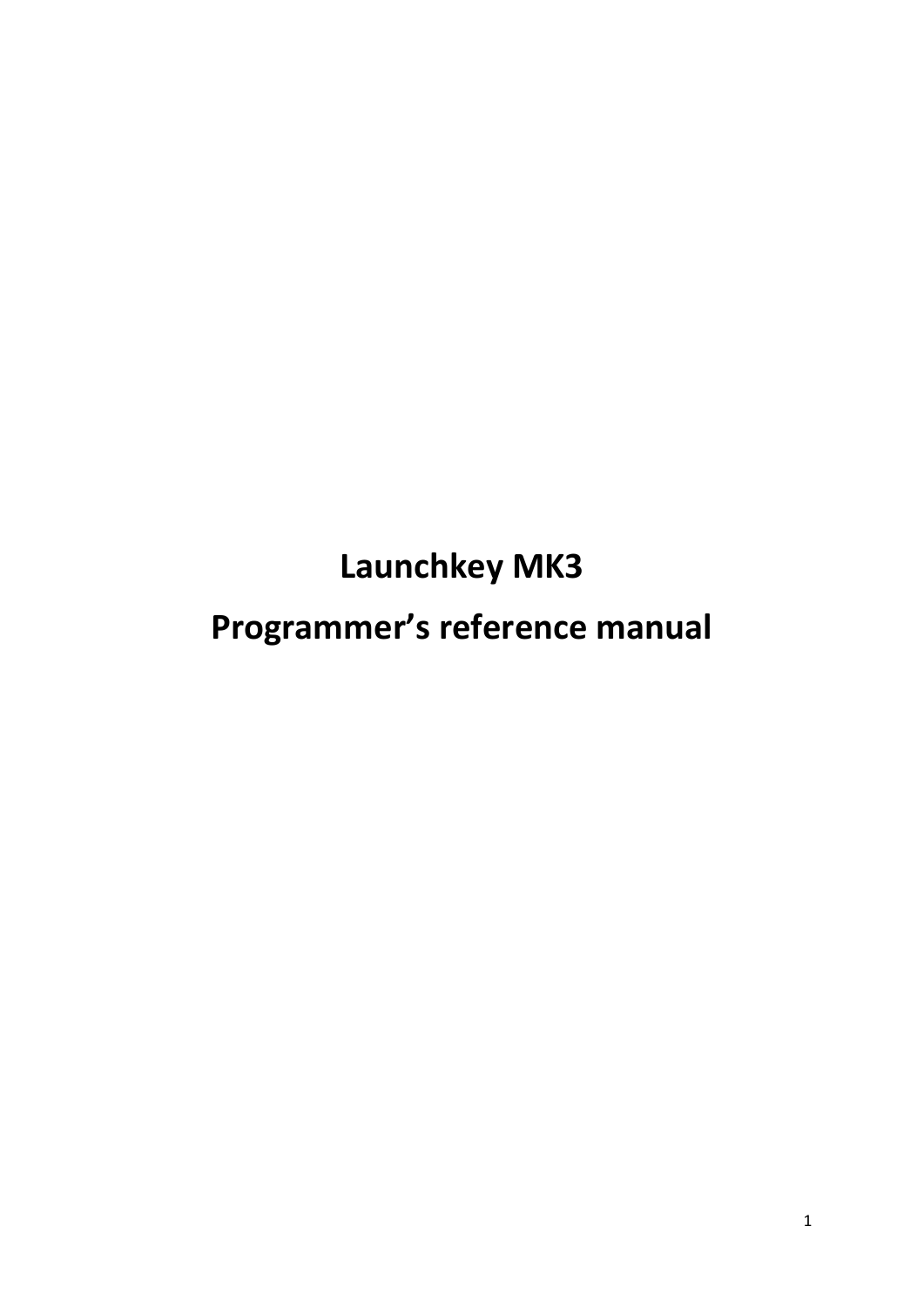## Table of Contents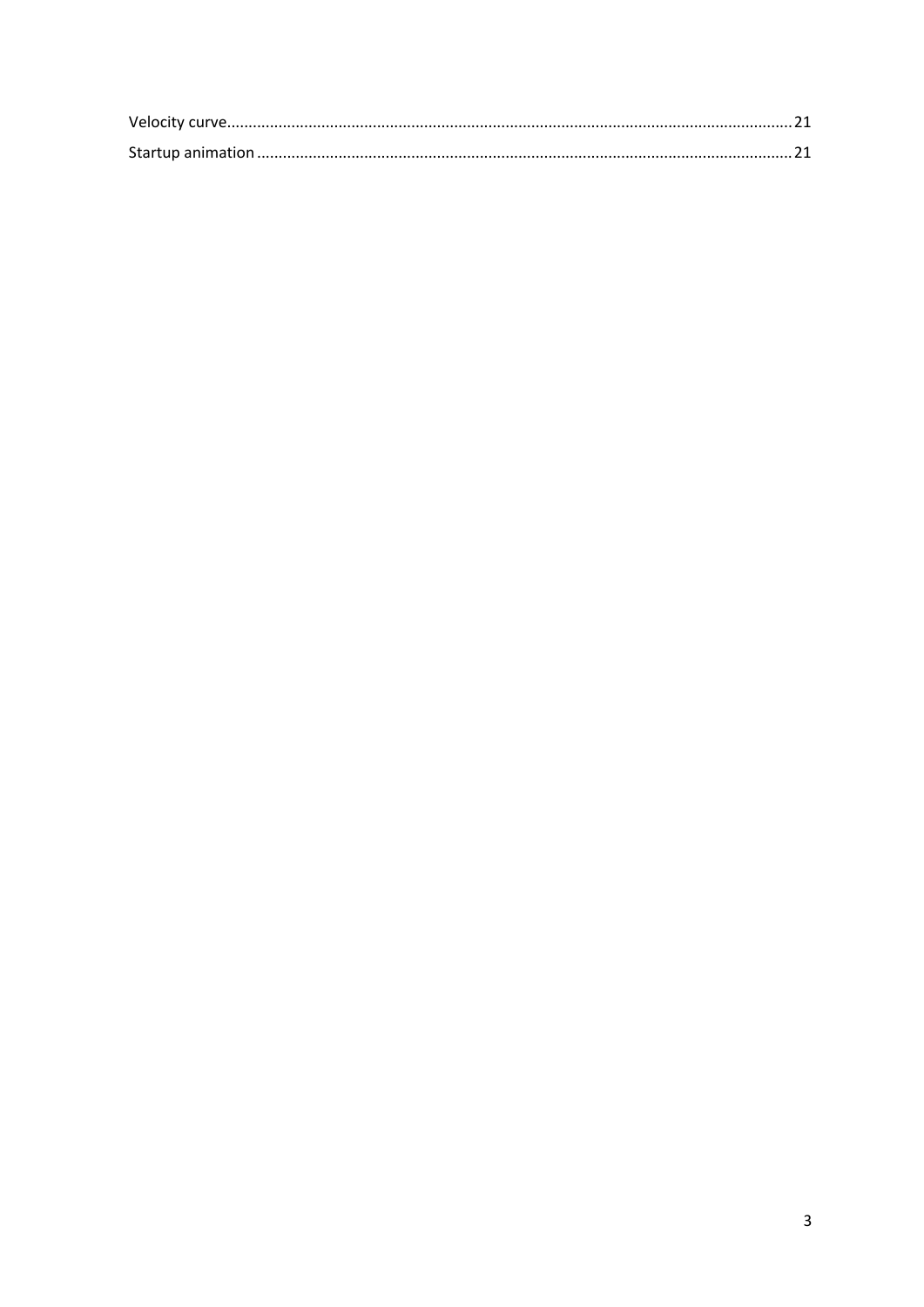## <span id="page-3-0"></span>About this Guide

This document provides all the information you need to be able to control the Launchkey MK3.

The Launchkey MK3 communicates using MIDI over USB and DIN. This document describes the MIDI implementation for the device, the MIDI events coming from it, and how the Launchkey MK3's various features can be accessed through MIDI messages.

MIDI data is expressed in this manual in several different ways:

- A plain English description of the message.
- When we describe a musical note, middle C is deemed to be 'C3' or note 60. MIDI channel 1 is the lowest-numbered MIDI channel: channels range from 1 - 16.
- MIDI messages are also expressed in plain data, with decimal and hexadecimal equivalents. The hexadecimal number will always be followed by an 'h' and the decimal equivalent given in brackets. For example, a note on message on channel 1 is signified by the status byte 90h (144).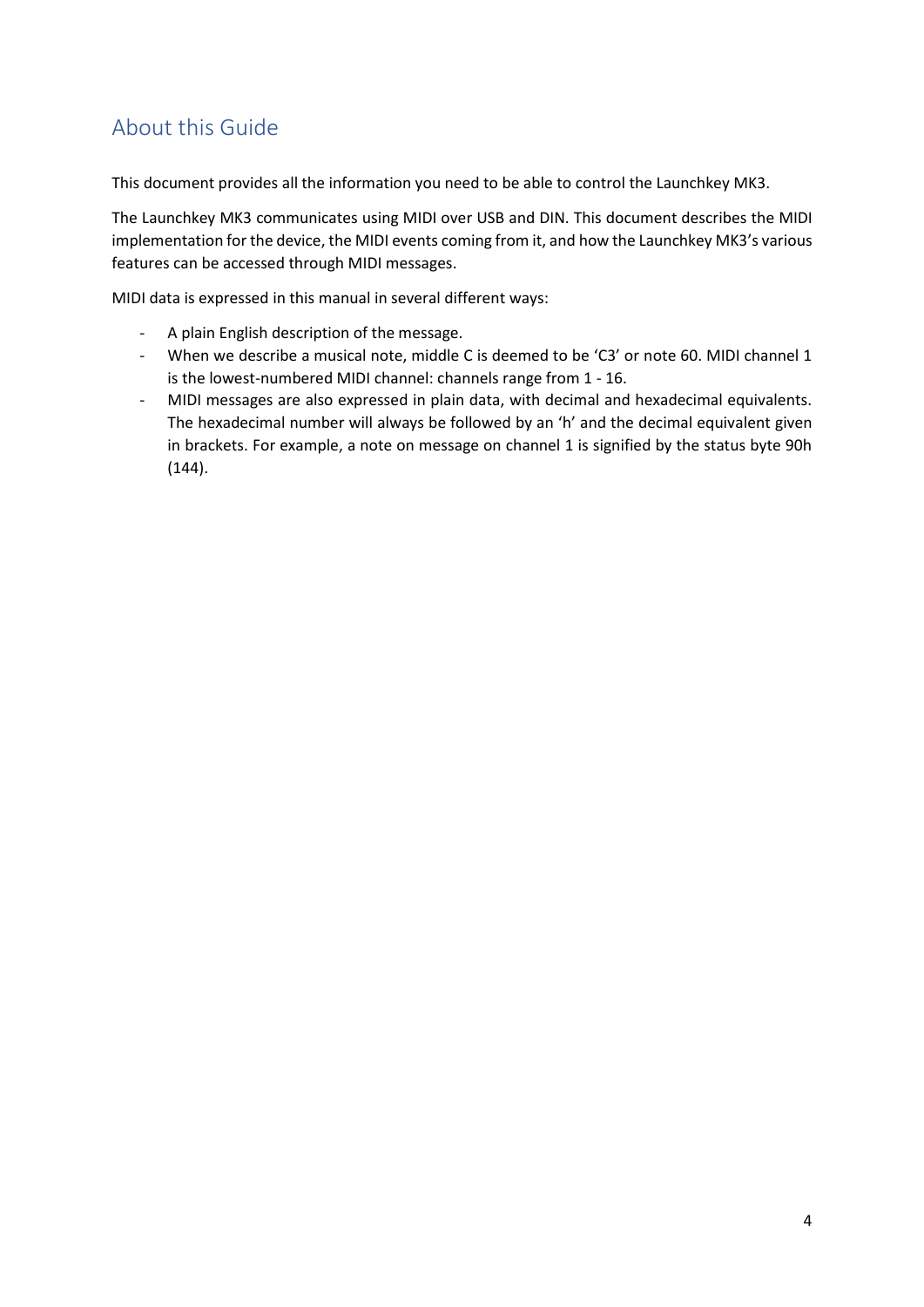## <span id="page-4-0"></span>Bootloader

The Launchkey MK3 has a bootloader mode that allows the user to configure and save certain settings. The bootloader is accessed by holding the Octave Up and Octave Down buttons together whilst plugging the device in.



The Fixed Chord button can be used to toggle Easy Start. When Easy Start is ON, the Launchkey MK3 shows up as a Mass Storage Device to provide a more convenient first-time experience. You can turn this off once you are familiar with the device to disable this Mass Storage Device.

The Scene Launch button can be used to request displaying the Bootloader's version number. The Stop Solo Mute button can then be used to switch back to displaying the Application's. On the Launchkey MK3, these display in a conveniently readable format on the LCD, however like other Novation products, the digits of the version number also show on the pads, each digit represented by its binary form.

The Device Select, Device Lock or the Play button can be used to start the Application (of these only the Device Lock button lights up as the other two have no LEDs to illuminate them).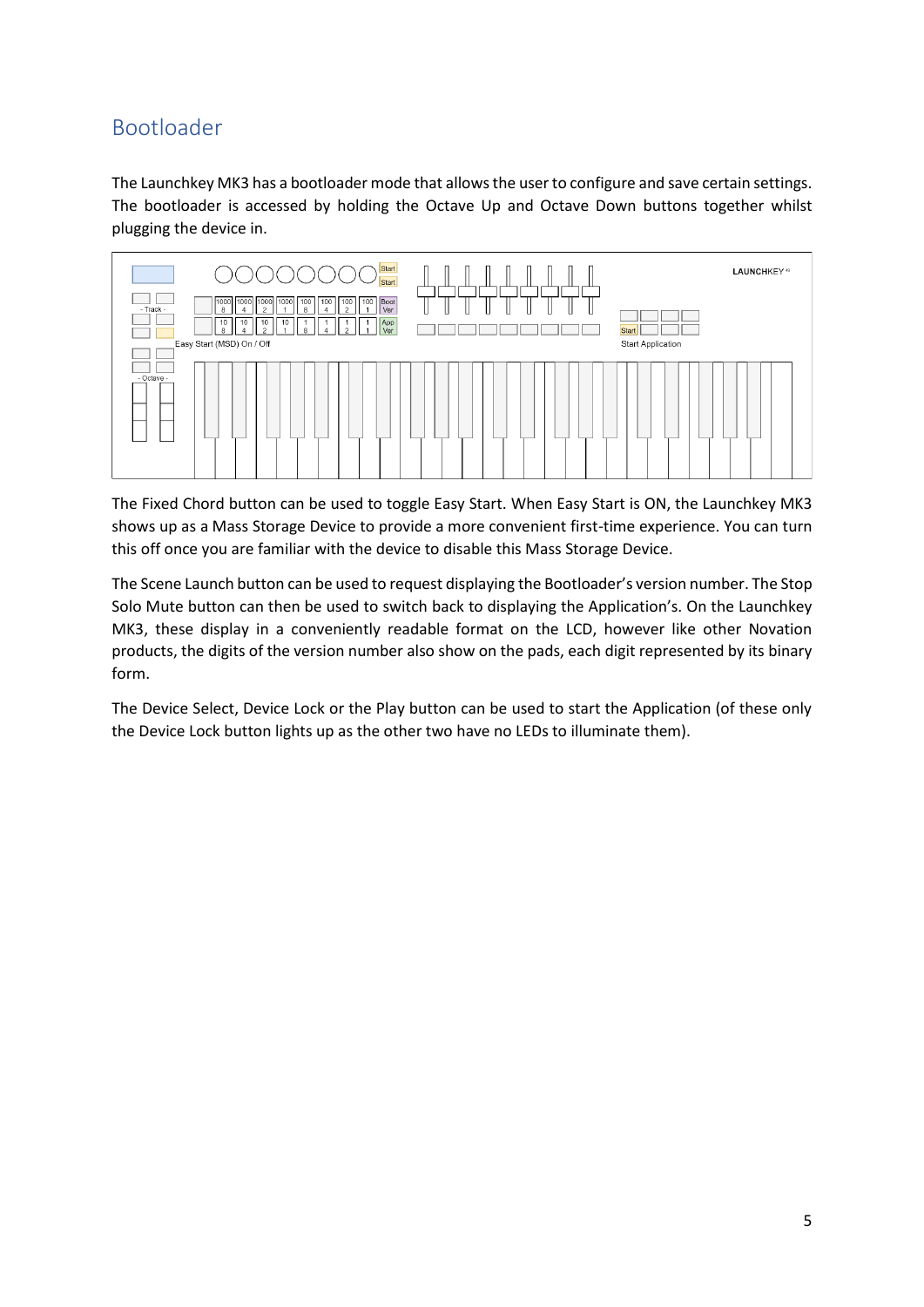## <span id="page-5-0"></span>MIDI on Launchkey MK3

The Launchkey MK3 has two MIDI interfaces providing two pairs of MIDI inputs and outputs over USB. They are as follows:

- LKMK3 MIDI In / Out (or first interface on Windows): This interface is used to receive MIDI from performing (keys, wheels, pad, pot, and fader Custom Modes); and is used to provide external MIDI input.
- LKMK3 DAW In / Out (or second interface on Windows): This interface is used by DAWs and similar software to interact with the Launchkey MK3.

The Launchkey MK3 also has a MIDI DIN output port, which transmits the same data as the LKMK3 MIDI In (USB) interface. Note that responses to requests sent on LKMK3 MIDI Out (USB) are only returned on LKMK3 MIDI In (USB).

If you wish to use Launchkey MK3 as a control surface for a DAW (Digital Audio Workstation), you will likely want to use the DAW interface (See [DAW mode](#page-6-2) chapter).

Otherwise, you may interact with the device using the MIDI interface.

The Launchkey MK3 sends Note On (90h – 9Fh) with velocity zero for Note Offs. It accepts either Note Offs (80h – 8Fh) or Note Ons (90h – 9Fh) with velocity zero for Note Off.

#### <span id="page-5-1"></span>Device Inquiry message

The Launchkey MK3 responds to the Universal Device Inquiry Sysex message, which can be used to identify the device. This exchange is as follows:

**Host => Launchkey MK3: Hex: F0h 7Eh 7Fh 06h 01h F7h Dec: 240 126 127 6 1 247 Launchkey MK3 => Host (Application): Hex: F0h 7Eh 00h 06h 02h 00h 20h 29h <dev\_type> 01h 00h 00h <app\_version> F7h Dec: 240 126 0 6 2 0 32 41 <dev\_type> 1 0 0 <app\_version> 247 Launchkey MK3 => Host (Bootloader): Hex: F0h 7Eh 00h 06h 02h 00h 20h 29h <dev\_type> 11h 00h 00h <boot\_version> F7h Dec: 240 126 0 6 2 0 32 41 <dev\_type> 17 0 0 <boot\_version> 247**

The **<dev** type> field encodes which Launchkey MK3 is connected:

- 34h (52): Launchkey MK3 25
- 35h (53): Launchkey MK3 37
- 36h (54): Launchkey MK3 49
- 37h (55): Launchkey MK3 61

The **<app\_version>** or **<boot\_version>** field is 4 bytes long, providing the Application or the Bootloader version, respectively. The version is the same version which can be viewed using the Scene Launch and Stop-Solo-Mute buttons in the Bootloader, provided as four bytes, each byte corresponding to one digit, ranging from  $0 - 9$ .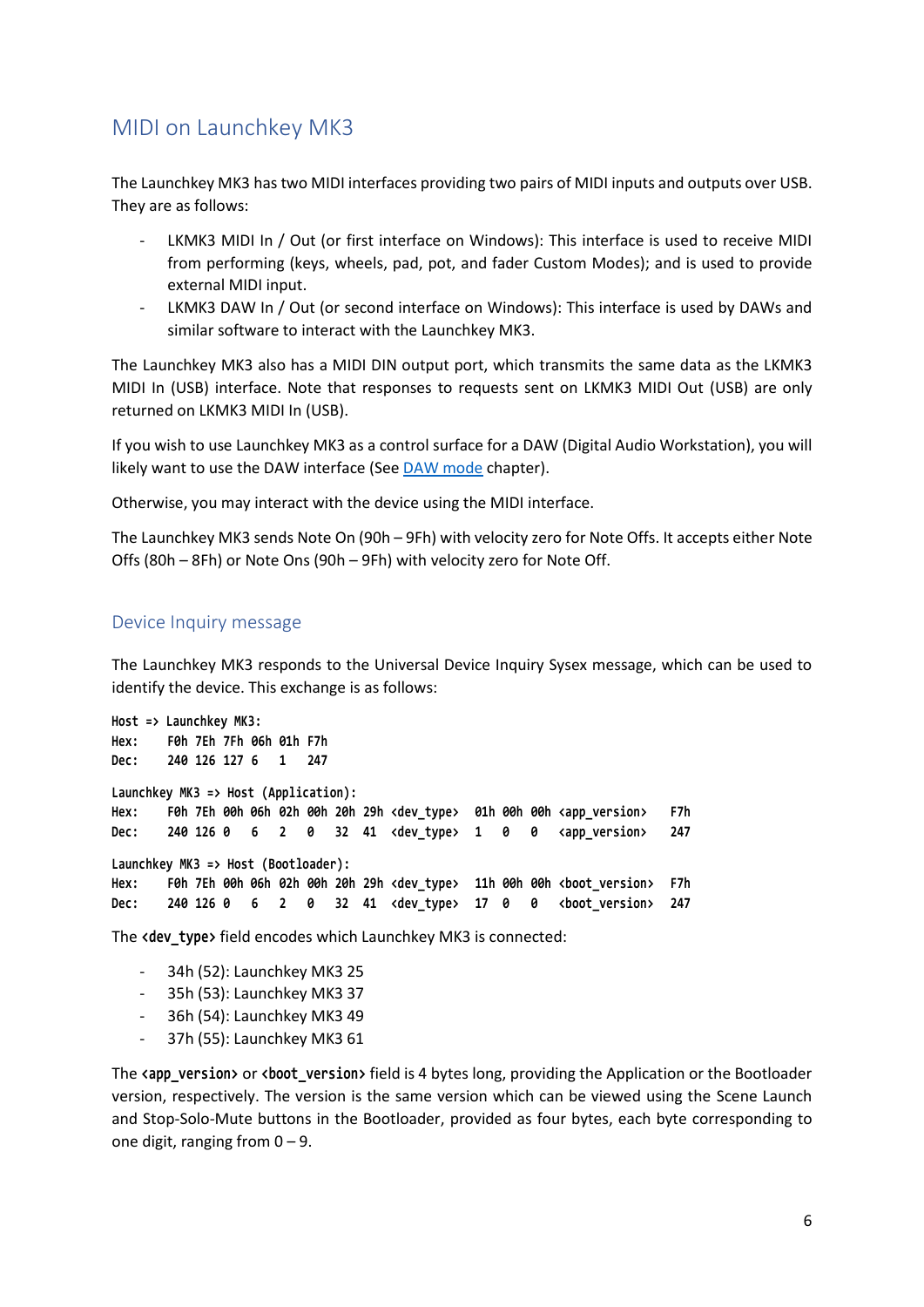#### <span id="page-6-0"></span>SysEx message format used by the device

All SysEx messages begin with the following header regardless of direction (Host => Launchkey MK3 or Launchkey MK3 => Host):

**Hex: F0h 00h 20h 29h 02h 0Fh Dec: 240 0 32 41 2 15**

<span id="page-6-1"></span>After the header, a command byte follows, selecting the function to use.

## Standalone (MIDI) mode

The Launchkey MK3 powers up into Standalone mode. This mode does not provide specific functionality for interaction with DAWs, the DAW in / out (USB) interface remains unused for this purpose. However, to provide means for capturing events on all the Launchkey MK3's buttons, they do send MIDI Control Change events on Channel 16 (Midi status: BFh, 191) on the MIDI in / out (USB) interface and the MIDI DIN port:

Decimal:



<span id="page-6-2"></span>When creating Custom Modes for the Launchkey MK3, keep these in mind if you are setting up a Custom Mode to operate on MIDI Channel 16.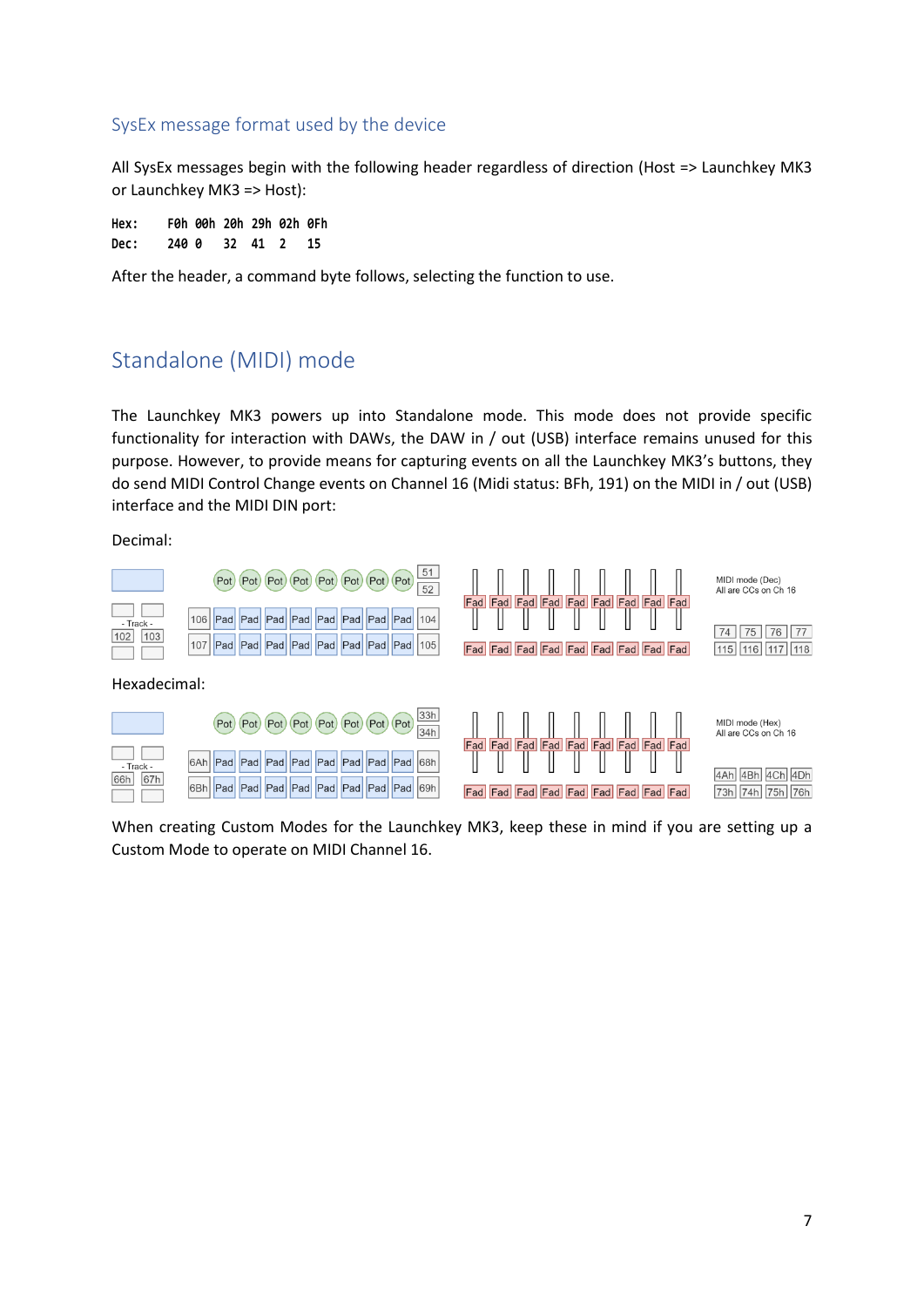### <span id="page-7-0"></span>DAW mode

DAW mode provides functionality for DAWs and DAW like software to realize intuitive user interfaces on the Launchkey MK3's surface. The capabilities described in this chapter are only available once DAW mode is enabled.

All functionality described in this chapter are accessible through the LKMK3 DAW In / Out (USB) interface only.

#### <span id="page-7-1"></span>DAW mode control

The following MIDI events are used to set DAW mode:

- Channel 16, Note 0Ch (12): DAW mode enable / disable.
- Channel 16, Note 0Bh (11): Continuous control Touch event enable / disable.
- Channel 16, Note 0Ah (10): Continuous control Pot Pickup enable / disable.

By default, upon entry to DAW mode, Continuous control Touch events are disabled, and Continuous control Pot Pickup is disabled.

A Note On event enters DAW mode or enables the respective feature, while a Note Off event exits DAW mode or disables the respective feature.

When the DAW or DAW like software recognizes the Launchkey MK3 and connects to it, first it should enter DAW mode (send **9Fh 0Ch 7Fh**), and then, if necessary, enable the features it needs.

When the DAW or DAW like software exits, it should exit from DAW mode on the Launchkey MK3 (send **9Fh 0Ch 00h**) to return it to Standalone (MIDI) mode.

#### <span id="page-7-2"></span>The Launchkey MK3's surface in DAW mode

In DAW mode, contrary to Standalone (MIDI) mode, all buttons and surface elements not belonging to performing (such as the Custom Modes) can be accessed and will report on the LKMK3 DAW In / Out (USB) interface only. The buttons except for those belonging to the Faders are mapped to Control Change events as follows:

#### Decimal:

|                  |                                             | Pot Pot Pot Pot Pot Pot Pot Pot $\frac{51}{52}$ |  |  |  |
|------------------|---------------------------------------------|-------------------------------------------------|--|--|--|
| 108<br>- Track - | 106 Pad Pad Pad Pad Pad Pad Pad Pad Pad 104 |                                                 |  |  |  |
| $ 102 $ $ 103 $  | 107 Pad Pad Pad Pad Pad Pad Pad Pad 105     |                                                 |  |  |  |

#### Hexadecimal:





 $=ad$ Fad Fad Fad Fad Fad Fad Fad Fad Fad Fad Fad Fad Fad Fad Fad DAW mode (Dec) Black numbers: Ch 16 Red numbers: Ch





|  | 4Ah 4Bh 4Ch 4Dh |  |
|--|-----------------|--|
|  | 73h 74h 75h 76h |  |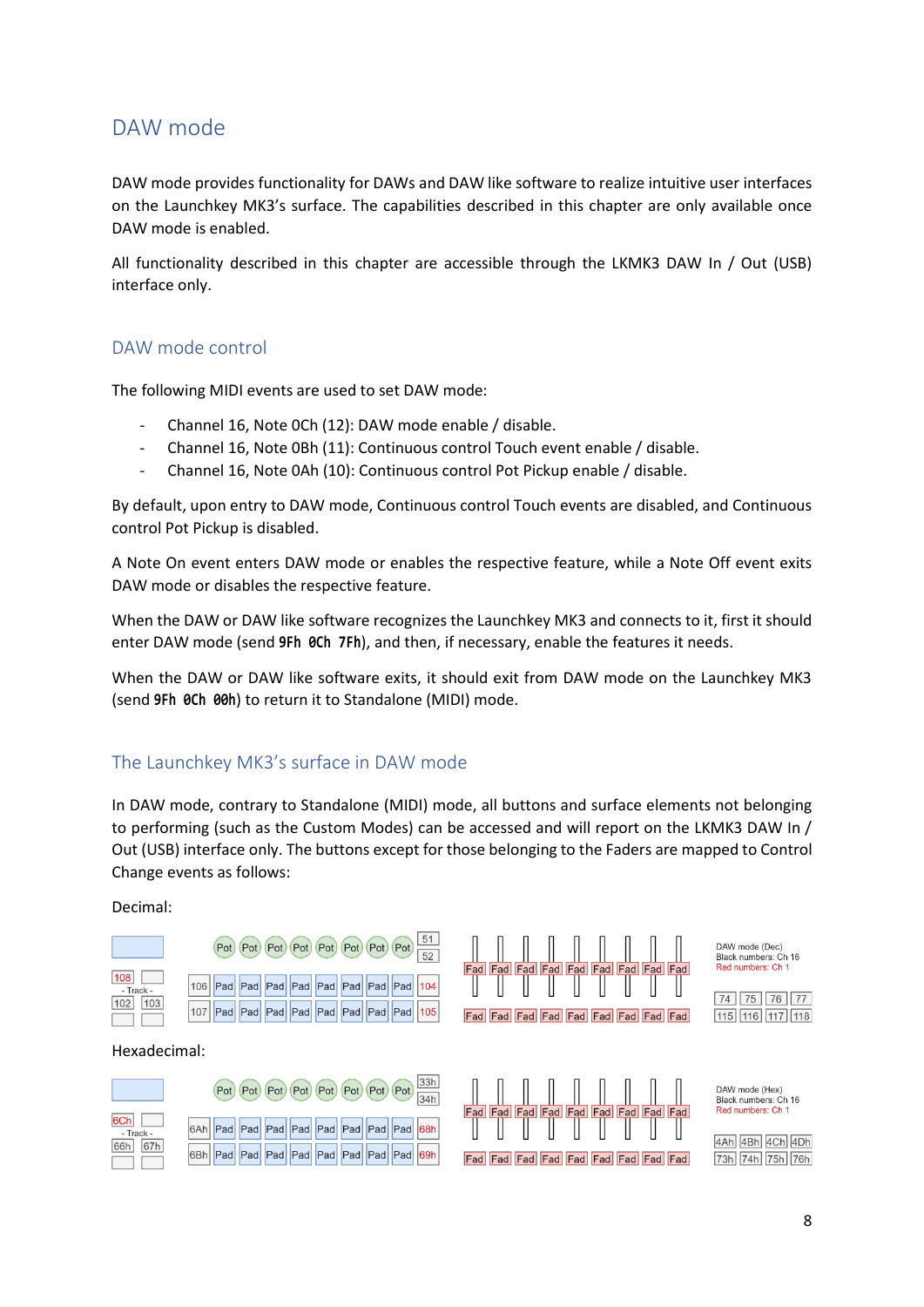Note that to provide some degree of script compatibility with the Launchkey Mini MK3, the Scene Up and Scene Down buttons also report back CC 68h (104) and 69h (105) respectively on Channel 16.

The Control Change indices listed are also used for sending colour to the corresponding LEDs (if the button has any), see th[e Colouring the surface](#page-11-2) chapter further below.

#### <span id="page-8-0"></span>Additional modes available in DAW mode

Once in DAW mode, the following additional modes become available:

- Session and Device Select mode on the Pads.
- Device, Volume, Pan, Send-A and Send-B on the Pots.
- Device, Volume, Send-A and Send-B on the Faders (LK 49 / 61 only).

When entering DAW mode, the surface is set up the following manner:

- Pads: Session.
- Pots: Pan.
- Faders: Volume (LK 49 / 61 only).

The DAW should initialize each of these areas accordingly.

#### <span id="page-8-1"></span>Mode report and select

The modes of the Pads, Pots and Faders can be controlled by Midi events, and are also reported back by the Launchkey MK3 whenever it changes mode due to user activity. These messages are important to capture as the DAW should follow these setting up and using the surfaces as intended based on the selected mode.

#### <span id="page-8-2"></span>Pad modes

Pad mode changes are reported or can be changed by the following Midi event:

- Channel 16 (Midi status: BFh, 191), Control Change 03h (3)

The Pad modes are mapped to the following values:

- 00h (0): Custom Mode 0
- 01h (1): Drum layout
- 02h (2): Session layout
- 03h (3): Scale Chords
- 04h (4): User Chords
- 05h (5): Custom Mode 0
- 06h (6): Custom Mode 1
- 07h (7): Custom Mode 2
- 08h (8): Custom Mode 3
- 09h (9): Device Select
- 0Ah (10): Navigation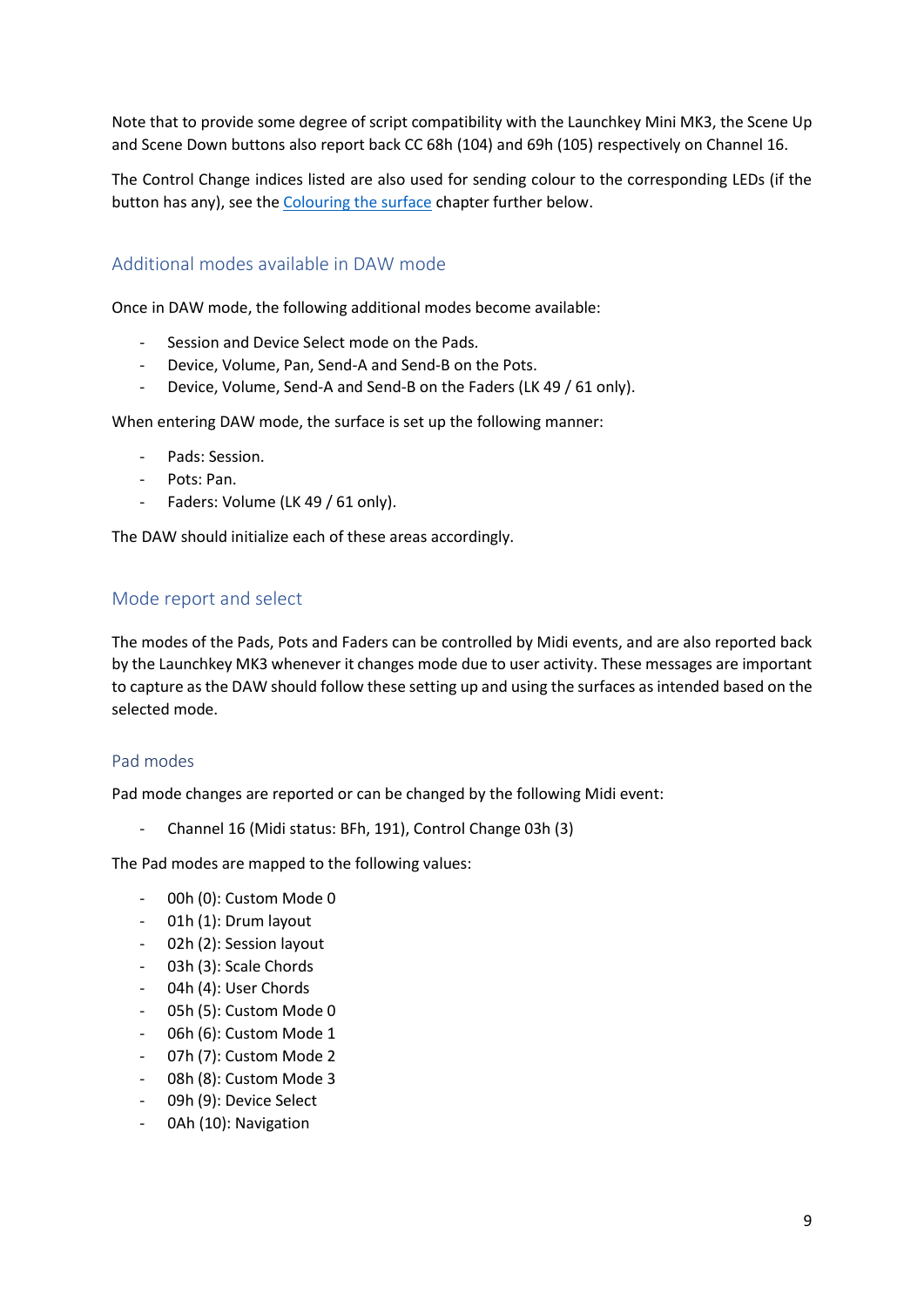#### <span id="page-9-0"></span>Pot modes

Pot mode changes are reported or can be changed by the following Midi event:

- Channel 16 (Midi status: BFh, 191), Control Change 09h (9)

The Pot modes are mapped to the following values:

- 00h (0): Custom Mode 0
- 01h (1): Volume
- 02h (2): Device
- 03h (3): Pan
- 04h (4): Send-A
- 05h (5): Send-B
- 06h (6): Custom Mode 0
- 07h (7): Custom Mode 1
- 08h (8): Custom Mode 2
- 09h (9): Custom Mode 3

#### <span id="page-9-1"></span>Fader modes (LK 49 / 61 only)

Fader mode changes are reported or can be changed by the following Midi event:

- Channel 16 (Midi status: BFh, 191), Control Change 0Ah (10)

The Fader modes are mapped to the following values:

- 00h (0): Custom Mode 0
- 01h (1): Volume
- 02h (2): Device
- 04h (4): Send-A
- 05h (5): Send-B
- 06h (6): Custom Mode 0
- 07h (7): Custom Mode 1
- 08h (8): Custom Mode 2
- 09h (9): Custom Mode 3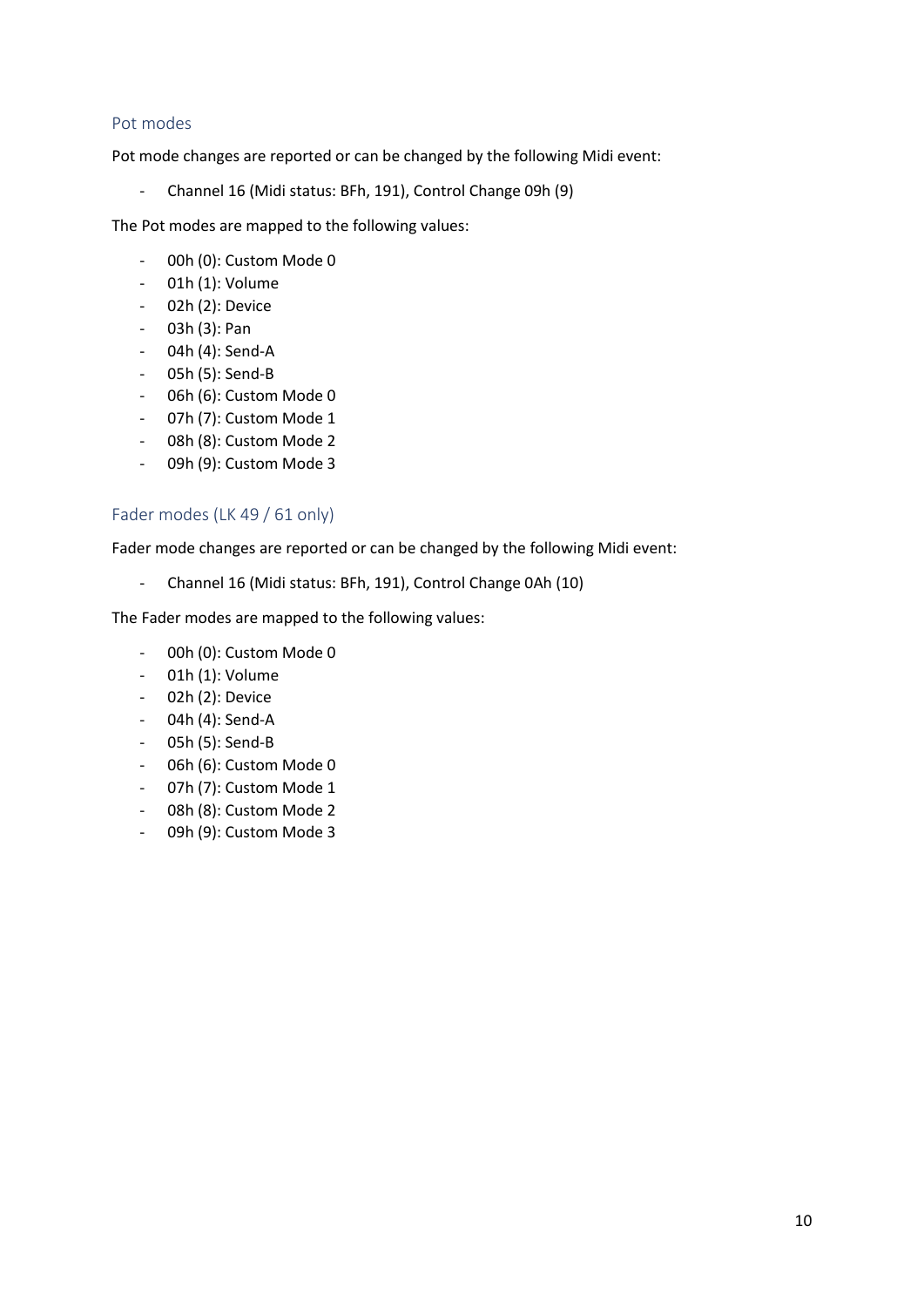#### <span id="page-10-0"></span>Session mode

The Session mode on Pads is selected on entering DAW mode, and when the user selects it by the Shift menu. The pads report back as Note (Midi status: 90h, 144) and Aftertouch (Midi status: A0h, 160) events (the latter only if Polyphonic Aftertouch is selected) on Channel 1, and can be accessed for colouring their LEDs by the following indices:

|  |  |  |  |  | $\vert$  60h $\vert$ 61h $\vert$ 62h $\vert$ 63h $\vert$ 64h $\vert$ 65h $\vert$ 66h $\vert$ 67h $\vert\vert$ |  |  |  |  |
|--|--|--|--|--|---------------------------------------------------------------------------------------------------------------|--|--|--|--|
|  |  |  |  |  | $\frac{1}{20h}$   71h  72h  73h  74h  75h  76h  77h                                                           |  |  |  |  |

|  | 96    97    98    99   100  101  102  103 |  |  |  |  |
|--|-------------------------------------------|--|--|--|--|
|  | 112  113  114  115  116  117  118  119    |  |  |  |  |

#### <span id="page-10-1"></span>Drum mode

The Drum mode on Pads replaces the Drum mode of Standalone (MIDI) mode, providing a capability to the DAW to control its colours. The pads report back as Note (Midi status: 9Ah, 154) and Aftertouch (Midi status: AAh, 170) events (the latter only if Polyphonic Aftertouch is selected) on Channel 10, and can be accessed for colouring their LEDs by the following indices:

| $\frac{1}{28h}$   29h  2Ah  2Bh  30h  31h  32h  33h |  |  |  |  |
|-----------------------------------------------------|--|--|--|--|
| $  24h  25h  26h  27h  2Ch  2Dh  2Eh  2Fh  $        |  |  |  |  |

|  |  |  | 40    41    42    43    48    49    50    51 |  |  |
|--|--|--|----------------------------------------------|--|--|
|  |  |  | 36    37    38    39    44    45    46    47 |  |  |

#### <span id="page-10-2"></span>Device Select mode

The Device Select mode on Pads is selected automatically when holding down the Device Select button (the Launchkey MK3 sends out the corresponding Mode Report messages upon pressing the button down and releasing it). The pads report back as Note (Midi status: 90h, 144) and Aftertouch (Midi status: A0h, 160) events (the latter only if Polyphonic Aftertouch is selected) on Channel 1 and can be accessed for colouring their LEDs by the following indices:

|  |  |  |  | $\frac{1}{2}$ 40h $\frac{1}{4}$ 41h $\frac{1}{4}$ 42h $\frac{1}{4}$ 44h $\frac{1}{4}$ 45h $\frac{1}{4}$ 46h $\frac{1}{4}$ 7h $\frac{1}{4}$ |  |
|--|--|--|--|--------------------------------------------------------------------------------------------------------------------------------------------|--|
|  |  |  |  | 50h  51h  52h  53h  54h  55h  56h  57h                                                                                                     |  |

|  |  |  | 64    65    66    67    68    69    70    71 |  |  |
|--|--|--|----------------------------------------------|--|--|
|  |  |  | 80    81    82    83    84    85    86    87 |  |  |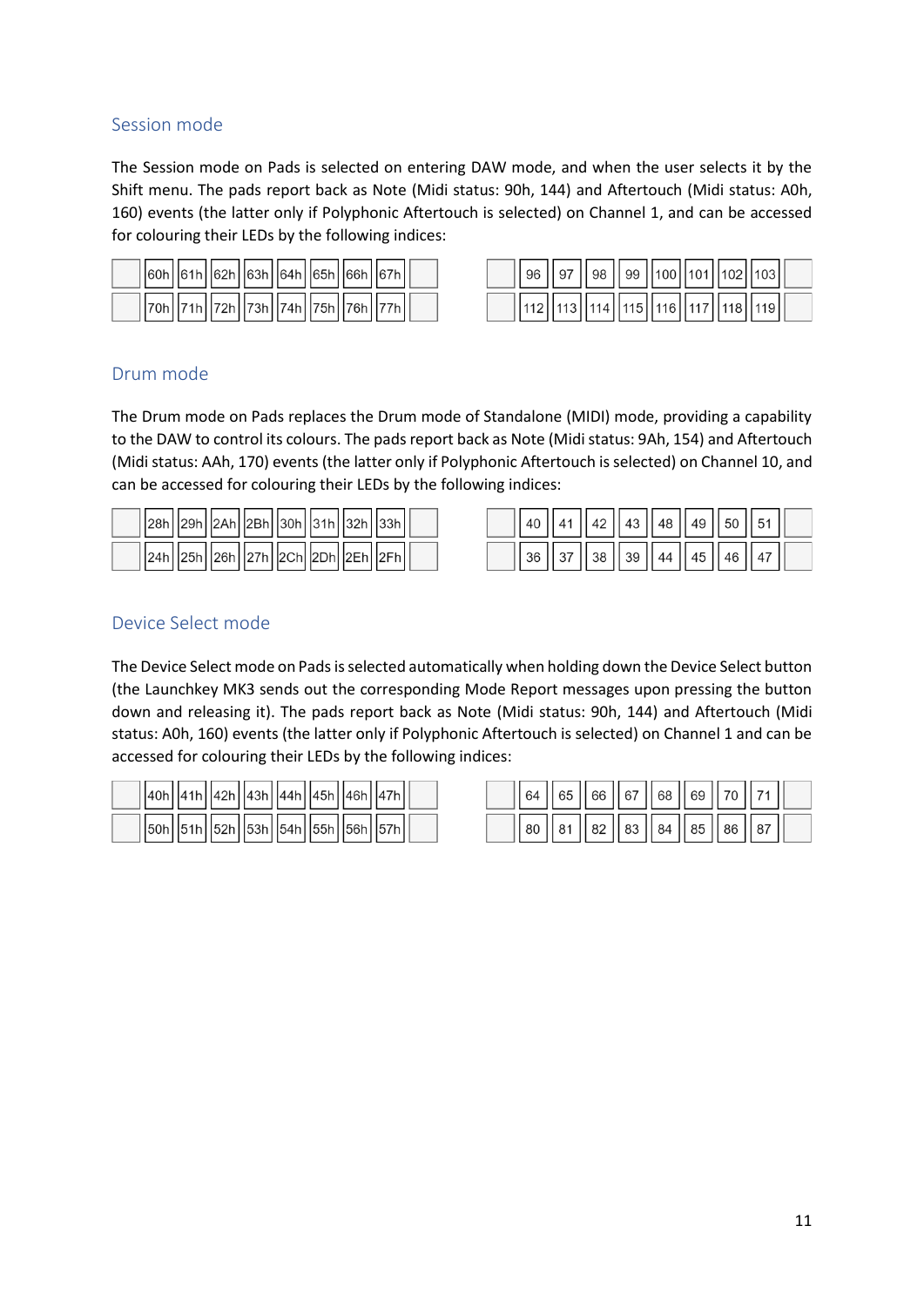#### <span id="page-11-0"></span>Pot modes

The Pots in all the following modes provide the same set of Control Changes on Channel 16 (Midi status: BFh, 191):

- **Device**
- Volume
- Pan
- Send-A
- Send-B

The Control Change indices provided are as follows:





If Continuous Control Touch events are enabled, the Touch On is sent as a Control Change event with Value 127 on Channel 15, while the Touch Off is sent as a Control Change event with Value 0 on Channel 15. For example, the leftmost Pot would send **BEh 15h 7Fh** for Touch On, and **BEh 15h 00h** for Touch Off.

#### <span id="page-11-1"></span>Fader modes (LK 49 / 61 only)

The Faders in all the following modes provide the same set of Control Changes on Channel 16 (Midi status: BFh, 191):

- **Device**
- Volume
- Send-A
- Send-B

The Control Change indices provided are as follows:



<span id="page-11-2"></span>If Continuous Control Touch events are enabled, the Touch On is sent as a Control Change event with Value 127 on Channel 15, while the Touch Off is sent as a Control Change event with Value 0 on Channel 15. For example, the leftmost Fader would send **BEh 35h 7Fh** for Touch On, and **BEh 35h 00h** for Touch Off.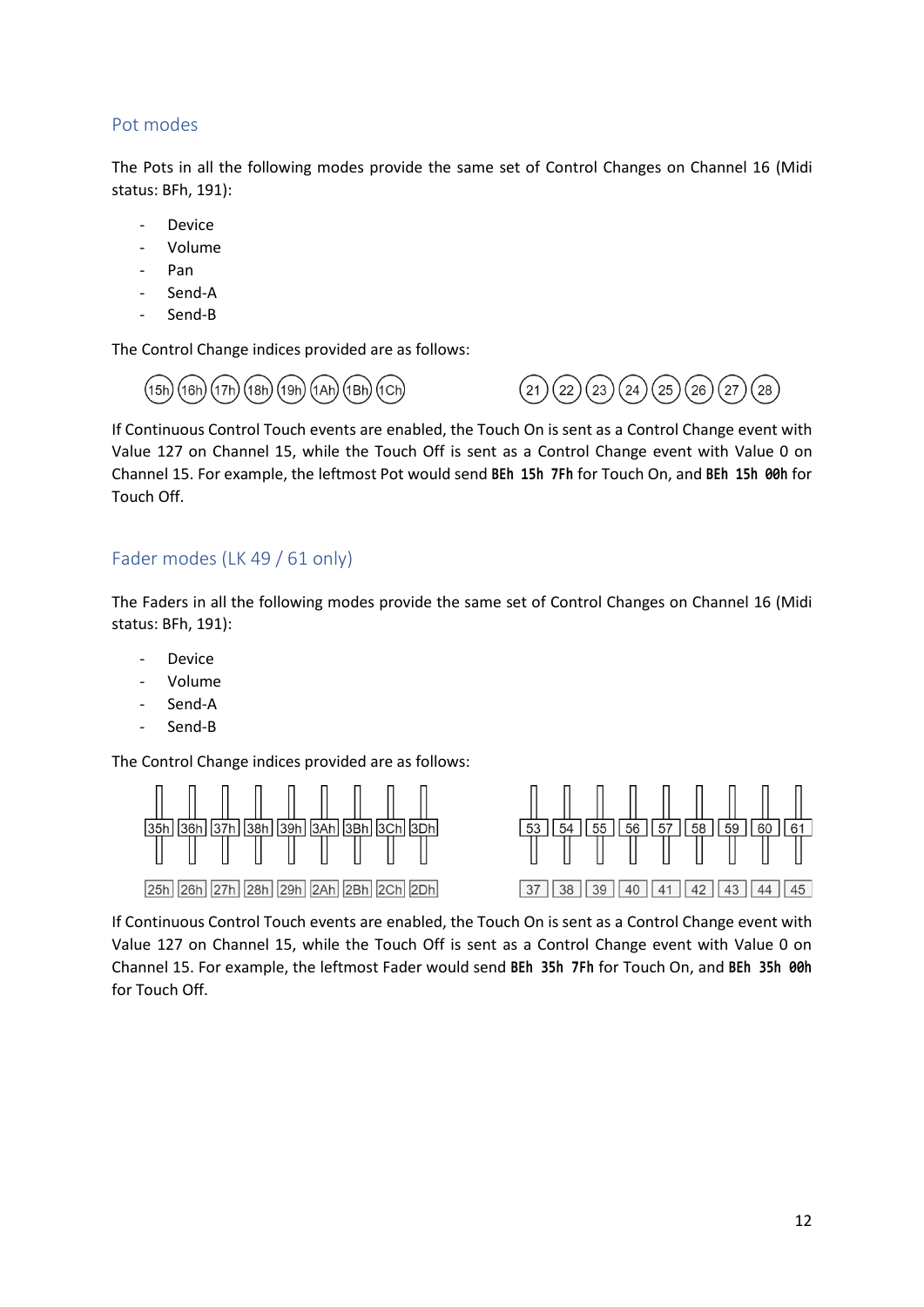#### <span id="page-12-0"></span>Colouring the surface

For all controls expect the Drum mode, a Note, or a Control Change matching those described in the reports can be sent to colour the corresponding LED (if the control has any) on the following channels:

- Channel 1: Set stationary colour.
- Channel 2: Set flashing colour.
- Channel 3: Set pulsing colour.
- Channel 16: Set stationary grayscale colour (CC associated controls only).

For the Drum mode on Pads, the following channels apply:

- Channel 10: Set stationary colour.
- Channel 11: Set flashing colour.
- Channel 12: Set pulsing colour.

The colour is selected from the colour palette by the Note event's Velocity or the Control Change's Value.

The following buttons accepting colour have a white LED, thus any colour displayed on them will be shown as a shade of gray:

- Device Lock
- Arm/Select (LK 49 / 61 only)

The following buttons providing MIDI events have no LED, thus any colour sent to them will be ignored:

- Capture MIDI
- Quantise
- Click
- Undo
- Play
- Stop
- Record
- Loop
- Track Left
- Track Right
- Device Select
- <span id="page-12-1"></span>- Shift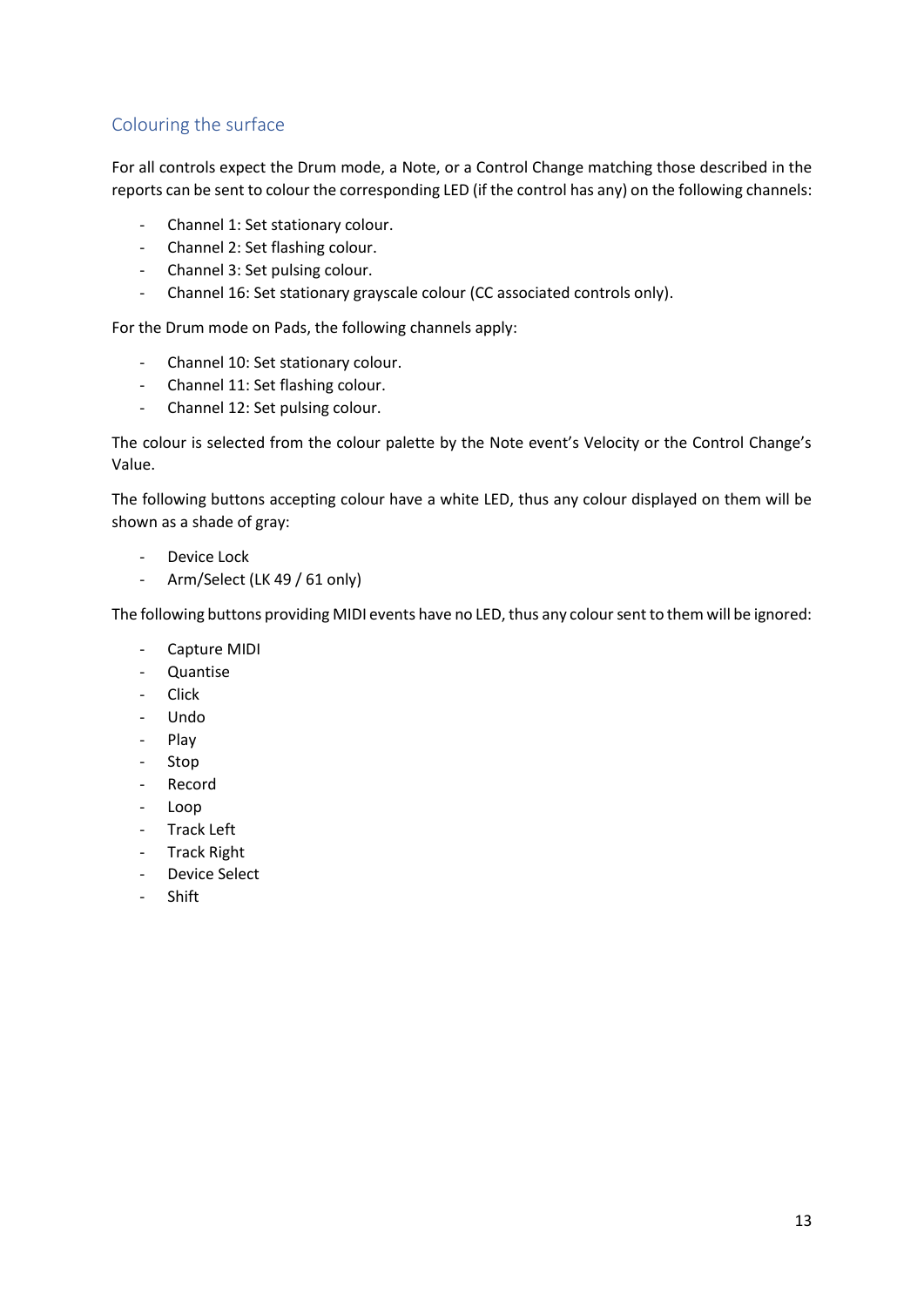#### <span id="page-13-0"></span>Colour palette

When providing colours by MIDI notes or control changes, the colours are chosen according to the following table, decimal:

| $\bf{0}$ | 1               | 2 <sup>2</sup> |                 |         |                   |    | $6 \mid 7$ | 64  | 65 | 66                              | 67 | 68 | 69 | 70 | 71 |
|----------|-----------------|----------------|-----------------|---------|-------------------|----|------------|-----|----|---------------------------------|----|----|----|----|----|
| 8        | 9               | 10             | 11 <sub>1</sub> | $12$ 13 |                   | 14 | 15         | 72  | 73 | 74                              | 75 | 76 | 77 | 78 | 79 |
| 16       |                 |                |                 |         | 17 18 19 20 21 22 |    | 23         | 80  |    | 81 82 83 84 85 86 87            |    |    |    |    |    |
| 24       |                 |                |                 |         | 25 26 27 28 29 30 |    | 31         | 88  | 89 | 90 91 92 93 94                  |    |    |    |    | 95 |
| 32       |                 |                |                 |         | 33 34 35 36 37 38 |    | 39         | 96  |    | 97 98 99 100 101 102 103        |    |    |    |    |    |
| 40       |                 |                |                 |         | 41 42 43 44 45 46 |    | 47         |     |    | 104 105 106 107 108 109 110 111 |    |    |    |    |    |
| 48       | 49              | 50             | 51              | 52      | 153               | 54 | 55         |     |    | 112 113 114 115 116 117 118 119 |    |    |    |    |    |
| 56       | 57 <sub>1</sub> |                |                 |         | 58 59 60 61       | 62 | 63         | 120 |    | 121 122 123 124 125 126 127     |    |    |    |    |    |

The same table with hexadecimal indexing:

|  |  | 00 01 02 03 04 05 06 07 |  |  |  |  | 40 41 42 43 44 45 46 47 |  |
|--|--|-------------------------|--|--|--|--|-------------------------|--|
|  |  | 08 09 0A 0B 0C 0D 0E OF |  |  |  |  | 48 49 4A 4B 4C 4D 4E 4F |  |
|  |  | 10 11 12 13 14 15 16 17 |  |  |  |  | 50 51 52 53 54 55 56 57 |  |
|  |  | 18 19 1A 1B 1C 1D 1E 1F |  |  |  |  | 58 59 5A 5B 5C 5D 5E 5F |  |
|  |  | 20 21 22 23 24 25 26 27 |  |  |  |  | 60 61 62 63 64 65 66 67 |  |
|  |  | 28 29 2A 2B 2C 2D 2E 2F |  |  |  |  | 68 69 6A 6B 6C 6D 6E 6F |  |
|  |  | 30 31 32 33 34 35 36 37 |  |  |  |  | 70 71 72 73 74 75 76 77 |  |
|  |  | 38 39 3A 3B 3C 3D 3E 3F |  |  |  |  | 78 79 7A 7B 7C 7D 7E 7F |  |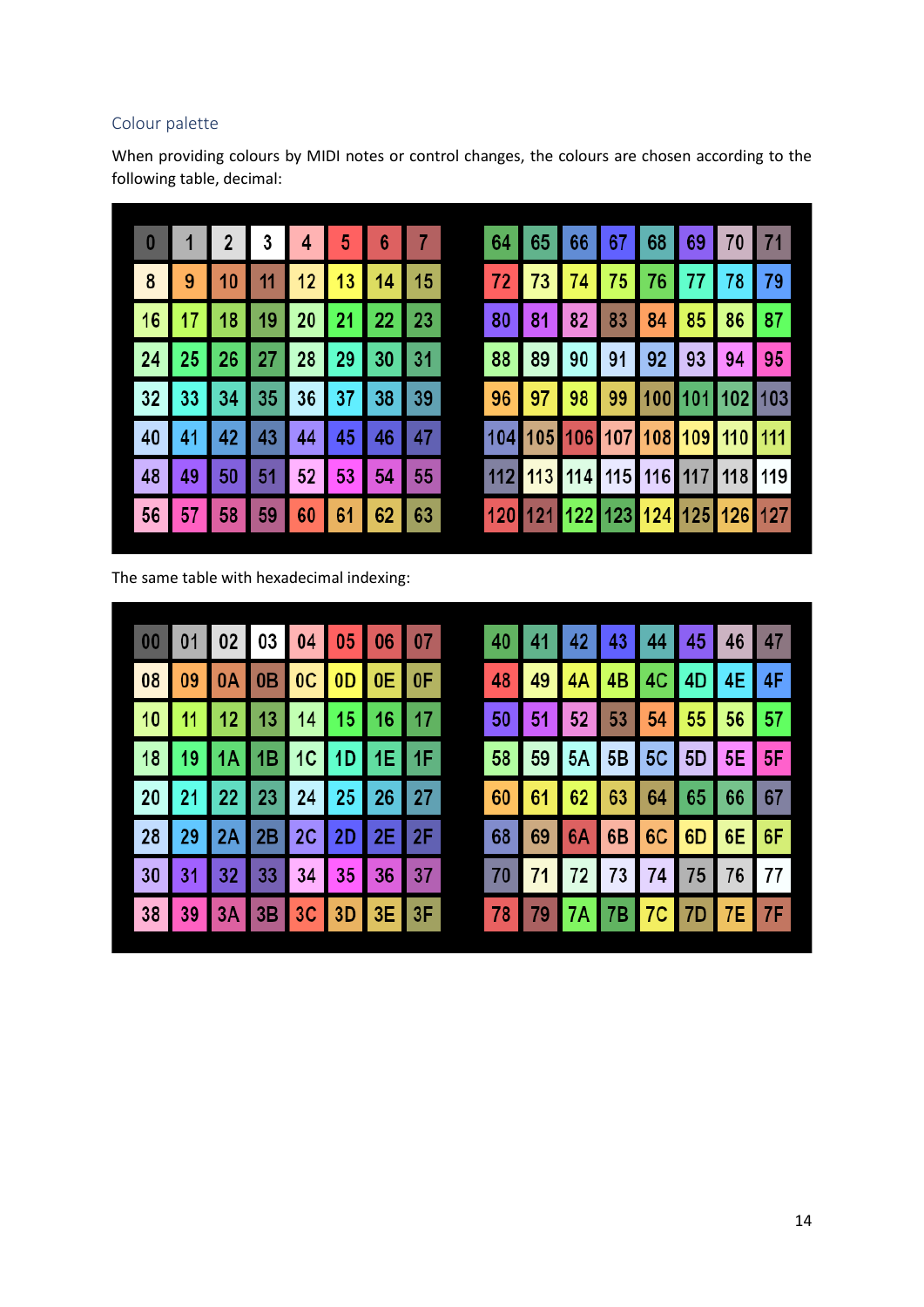#### <span id="page-14-0"></span>Flashing colour

When sending Flashing colour, the colour flashes between that set as Static or Pulsing colour (A), and that contained in the MIDI event setting flashing (B), at 50% duty cycle, synchronized to the MIDI beat clock (or 120bpm or the last clock if no clock is provided). One period is one beat long.



#### <span id="page-14-1"></span>Pulsing colour

The colour pulses between dark and full intensity synchronized to the MIDI beat clock (or 120bpm or the last clock if no clock is provided). One period is two beats long, using the following waveform:

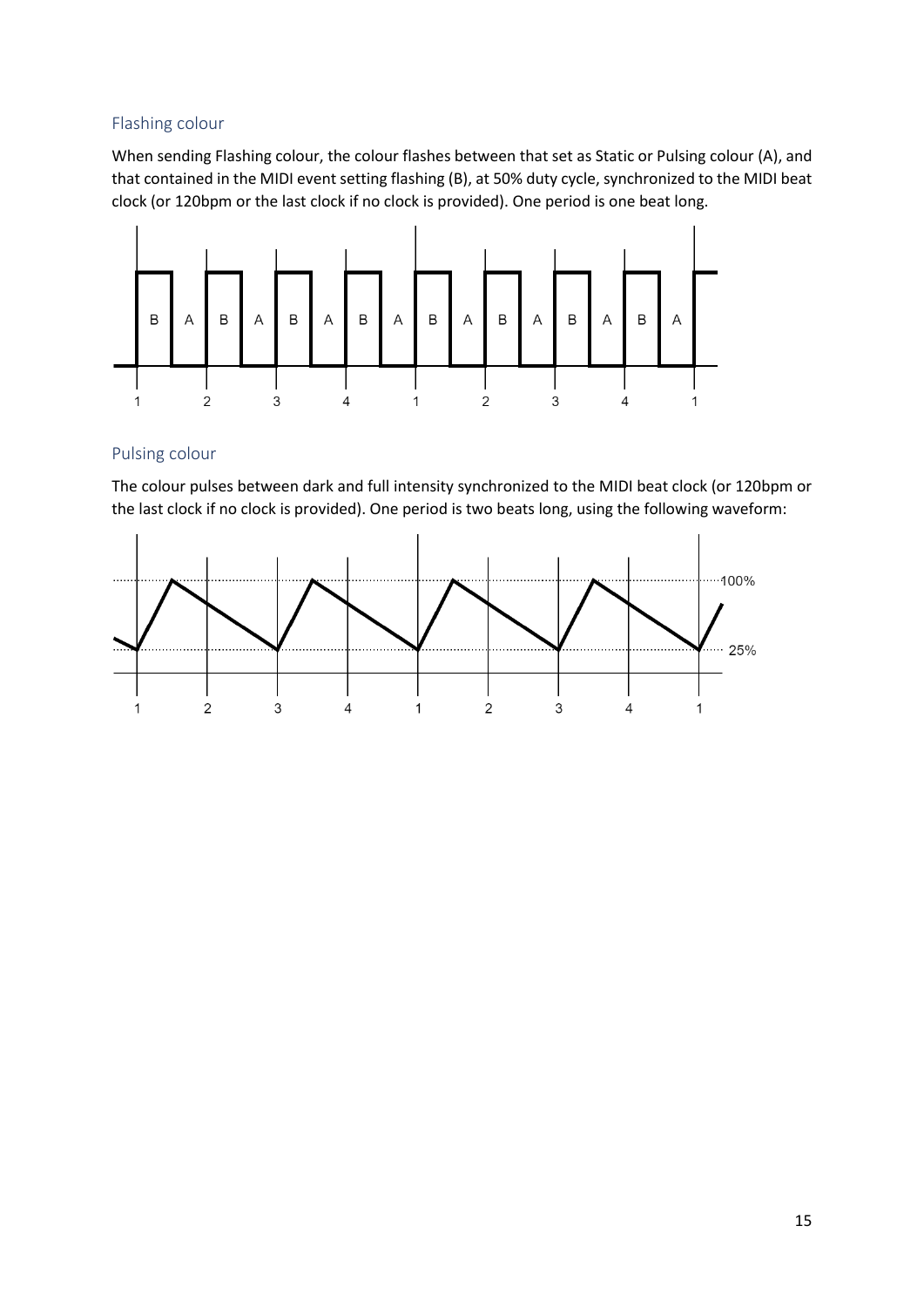#### <span id="page-15-0"></span>Examples

For these examples, enter DAW mode so the pads are in Session mode to receive these messages.

Lighting the lower left pad static red:

```
Host => Launchkey MK3:
Hex: 90h 70h 05h
Dec: 144 112 5
```
This is Note On, Channel 1, Note number 70h (112), with Velocity 05h (5). The Channel specifies the lighting mode (static), the Note number the pad to light (which is the lower left one in Session mode), the Velocity the colour (which is Red, see [Colour Palette\)](#page-12-1).

Flashing the upper left pad green:

**Host => Launchkey MK3: Hex: 91h 60h 13h Dec: 145 96 19**

This is Note On, Channel 2, Note number 60h (96), with Velocity 13h (19). The Channel specifies the lighting mode (flashing), the Note number the pad to light (which is the upper left one in Session mode), the Velocity the colour (which is Green, se[e Colour Palette\)](#page-12-1).

Pulsing the lower right pad blue:

**Host => Launchkey MK3: Hex: 92h 77h 2Dh Dec: 146 119 45**

This is Note On, Channel 3, Note number 77h (119), with Velocity 2Dh (45). The Channel specifies the lighting mode (pulsing), the Note number the pad to light (which is the lower right one in Session mode), the Velocity the colour (which is Blue, see [Colour Palette\)](#page-12-1).

Turning a colour off:

**Host => Launchkey MK3: Hex: 90h 77h 00h Dec: 144 119 0**

This is Note Off (Note On with Velocity of zero), Channel 1, Note number 77h (119), with Velocity 00h (0). The Channel specifies the lighting mode (static), the Note number the pad to light (which is the lower right one in Session mode), the Velocity the colour (which is blank, see [Colour Palette\)](#page-12-1). If the Pulsing colour was set up there with the previous message, this would turn it off. Alternatively, a Midi Note Off message can also be used for the same effect:

**Host => Launchkey MK3: Hex: 80h 77h 00h Dec: 128 119 0**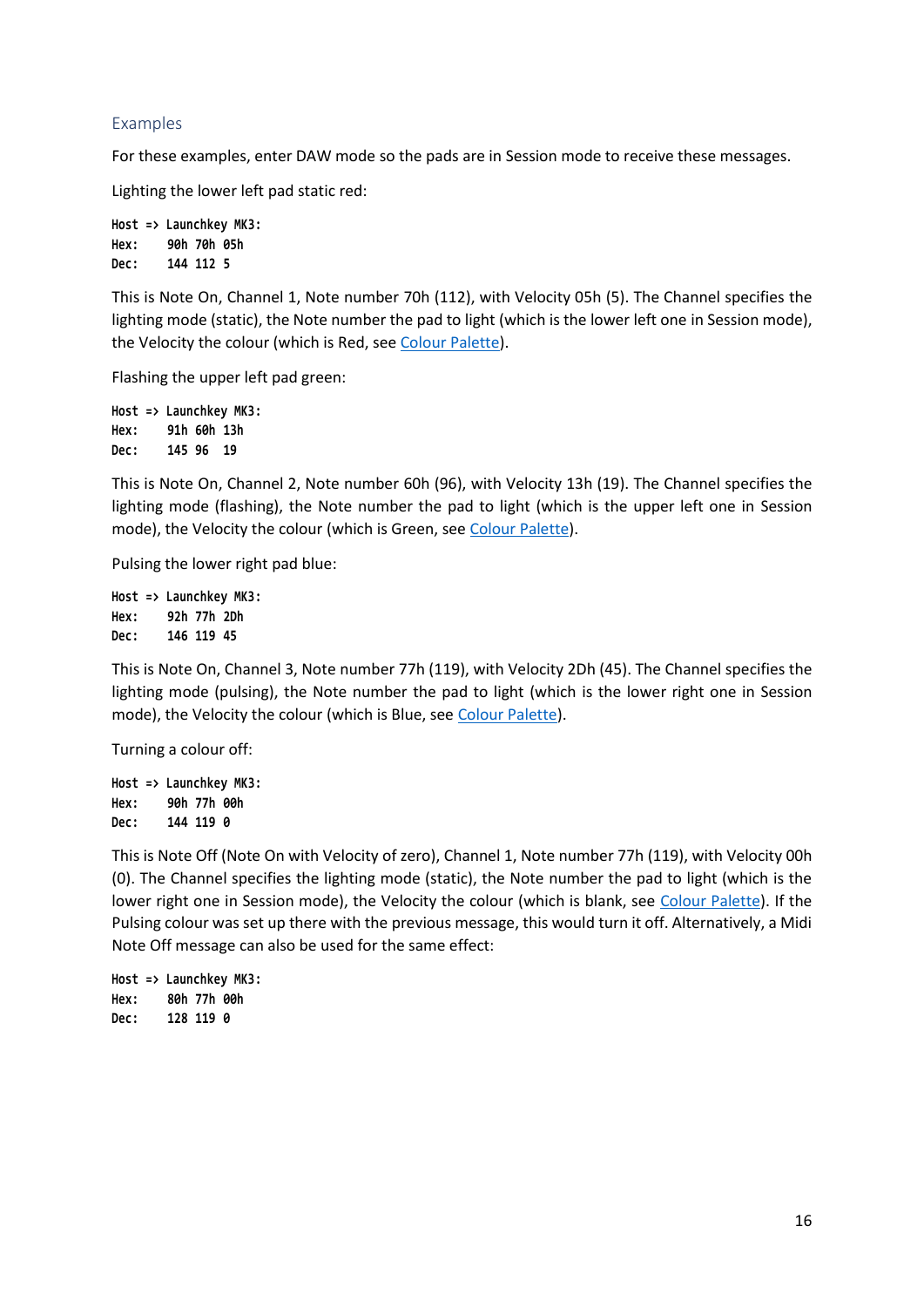#### <span id="page-16-0"></span>Controlling the screen

In DAW mode the Launchkey MK3's 16x2 character LCD screen can also be controlled to have it displaying specific values.

There are three display priorities used by the Launchkey MK3, which is important to understand to know what each of the messages would set up:

- Default display, which is normally blank, and has the lowest priority.
- Temporary display, which shows for 5 seconds after interacting with a control.
- Menu display, which has the highest priority.

When using any of the messages in this group, the data will be buffered by the Launchkey MK3 and would be displayed whenever the corresponding display has to be shown. Sending a message to the Launchkey MK3 won't necessarily alter the display immediately if a higher priority display is shown at that time (for example if the Launchkey MK3 is in its Settings menu), but will show once the higher priority displays are removed (for example by exiting from the Settings menu).

#### <span id="page-16-1"></span>Character encoding

The bytes of the SysEx messages controlling the screen are interpreted as follows:

- 00h (0) 1Fh (31): Control characters, see below.
- 20h (32) 7Eh (126): ASCII characters.
- 7Fh (127): Control character, should not be used.

Of the control characters, the followings are defined:

11h (17): ISO-8859-2 upper bank character on the next byte.

Other control characters should not be used as their behaviour may change in the future.

The ISO-8859-2 upper bank character's code can be obtained by adding 80h (128) to the byte value. Not all characters are implemented, but all have a reasonable mapping to a similar character where they aren't. Notably the degree symbol (B0h in ISO-8859-2) is implemented.

#### <span id="page-16-2"></span>Set default display

The default display can be set by the following SysEx:

```
Host => Launchkey MK3:
Hex: F0h 00h 20h 29h 02h 0Fh 04h <row> [<character> […]] F7h
Dec: 240 0 32 41 2 15 4 <row> [<character> […]] 247
```
Sending this message cancels a temporary display if one is in effect at that time.

The row is padded with spaces (blank characters) to its end if the character sequence is shorter than 16 characters. Excess characters are ignored if it is longer.

Exiting DAW mode clears the default display.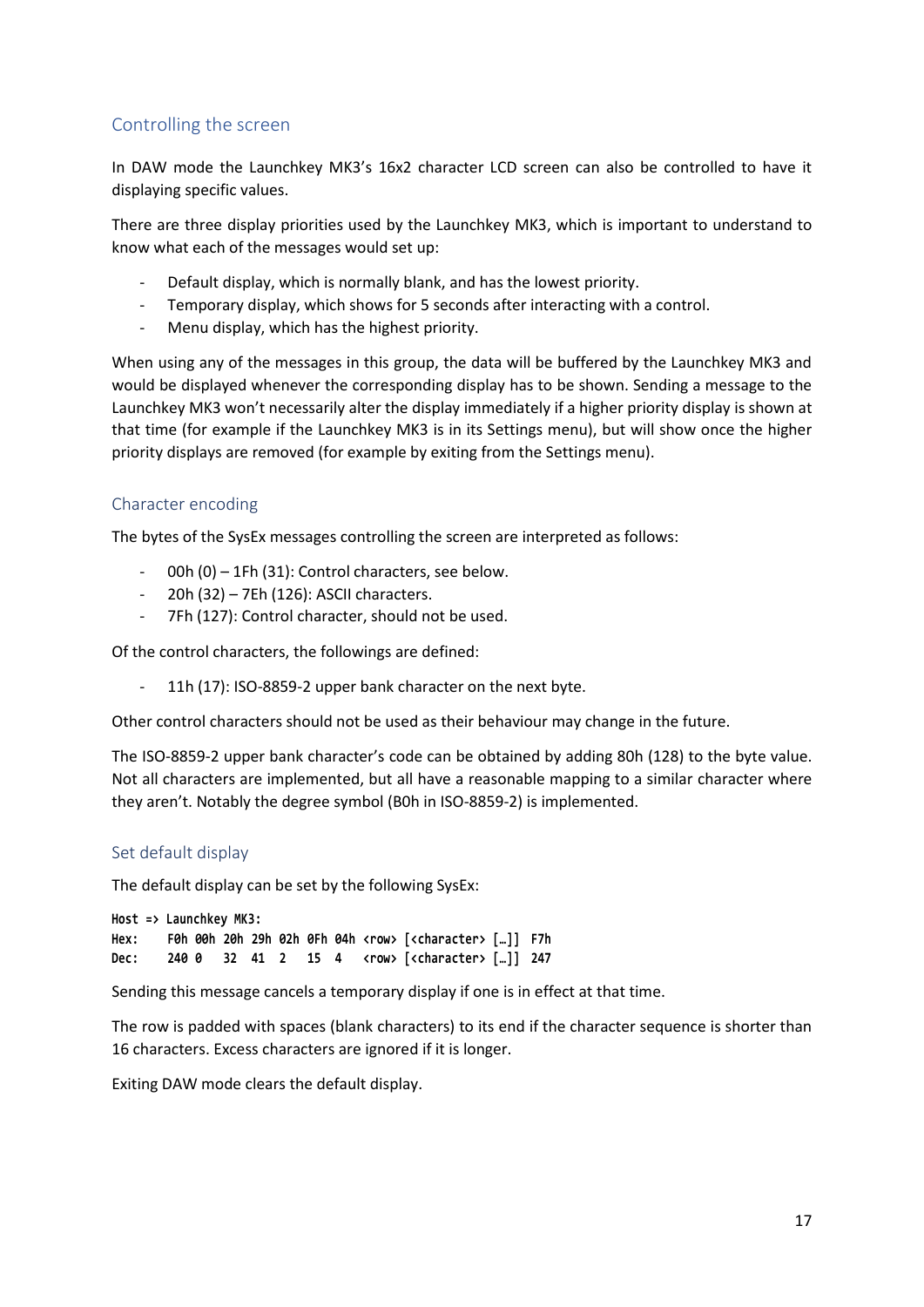#### <span id="page-17-0"></span>Clear default display

The default display set above can be cleared by the following SysEx:

**Host => Launchkey MK3: Hex: F0h 00h 20h 29h 02h 0Fh 06h F7h Dec: 240 0 32 41 2 15 6 247**

It is recommended to use this message instead of clearing the display by the Set default display message as this message also indicates it to the Launchkey MK3 that the DAW relinquishes the control of the default display.

#### <span id="page-17-1"></span>Set parameter name

The DAW Pot and Fader modes can receive specific names to display for each control using the following SysEx:

**Host => Launchkey MK3: Hex: F0h 00h 20h 29h 02h 0Fh 07h <controlindex> [<character> […]] F7h Dec: 240 0 32 41 2 15 7 <controlindex> [<character> […]] 247**

The **<controlindex>** parameter is as follows:

- 38h (56) 3Fh (63): Pots
- 50h (80) 58h (88): Faders

These names are used when the control is interacted with, showing a temporary display, where they occupy the top row. Sending this SysEx while the temporary display is active has immediate effect (the name can be updated "on the fly") without extending the duration of the temporary display.

#### <span id="page-17-2"></span>Set parameter value

The DAW Pot and Fader modes can receive specific parameter values to display for each control using the following SysEx:

**Host => Launchkey MK3: Hex: F0h 00h 20h 29h 02h 0Fh 08h <controlindex> [<character> […]] F7h Dec: 240 0 32 41 2 15 8 <controlindex> [<character> […]] 247**

The **<controlindex>** parameter is as follows:

- 38h (56) 3Fh (63): Pots
- 50h (80) 58h (88): Faders

These parameter value strings (they can be arbitrary) are used when the control is interacted with, showing a temporary display, where they occupy the bottom row. Sending this SysEx while the temporary display is active has immediate effect (the value can be updated "on the fly") without extending the duration of the temporary display.

If this message is not used, a default parameter value display of  $0 - 127$  is provided by the Launchkey MK3.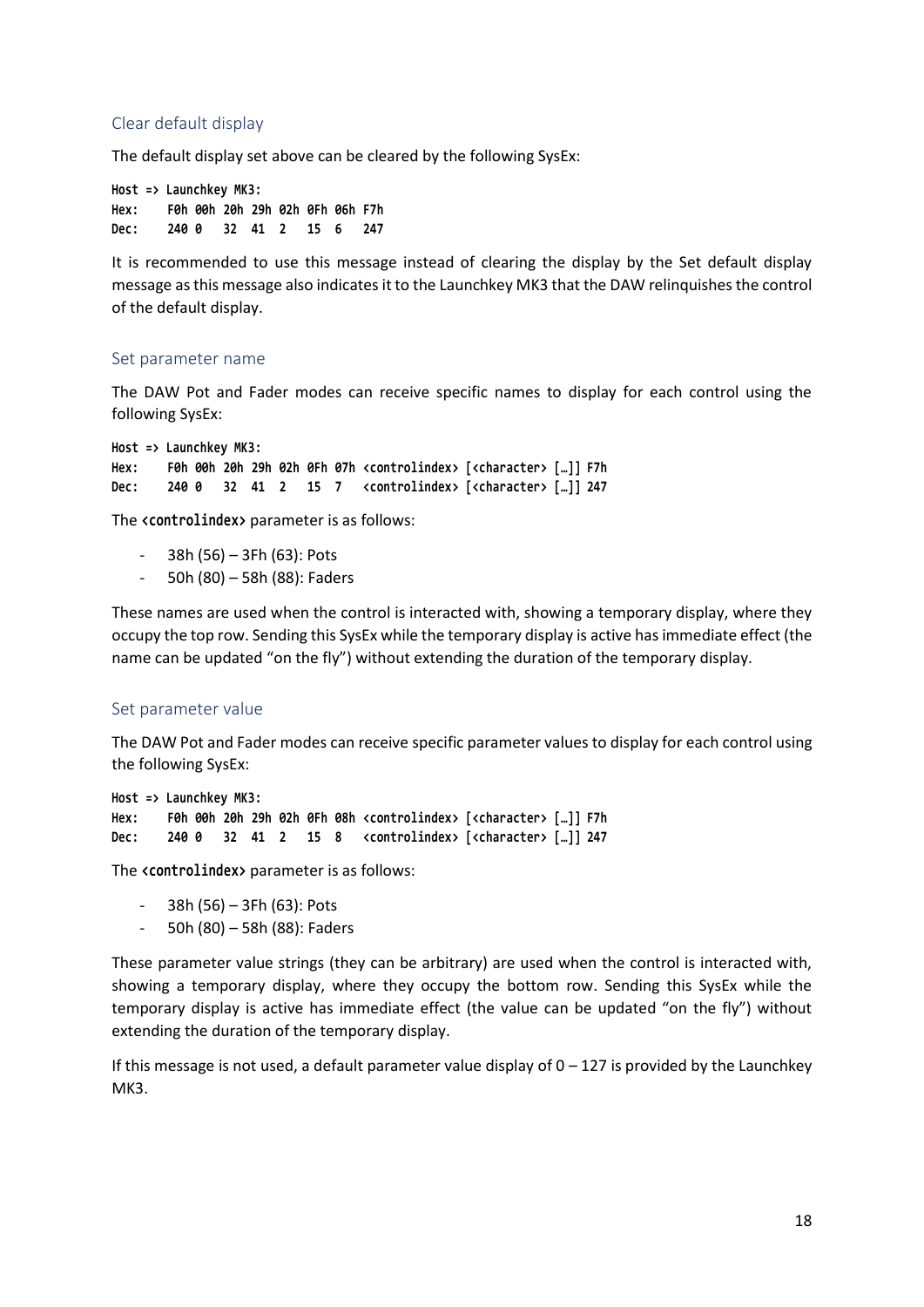## <span id="page-18-0"></span>Controlling the Launchkey MK3's features

Some of the Launchkey MK3's features can be controlled by MIDI messages. All functionality described in this chapter are accessible through the LKMK3 DAW In / Out (USB) interface only.

#### <span id="page-18-1"></span>Arpeggiator

The Arpeggiator may be controlled by Control Change events on Channel 1 (Midi status: B0h, 176) on the following indices:

- 6Eh (110): Arpeggiator On (Nonzero value) / Off (Zero value).
- $-$  55h (85): Arp type. Value range:  $0 6$ , see below.
- $-$  56h (86): Arp rate. Value range:  $0 7$ , see below.
- 57h (87): Arp octave. Value range:  $0 3$ , corresponding to octave counts  $1 4$ .
- 58h (88): Arp latch On (Nonzero value) / Off (Zero value).
- 59h (89): Arp gate. Value range: 0 63h (99), corresponding to lengths 0% 198%.
- 5Ah (90): Arp swing. Value range: 22h (34) 5Eh (94), corresponding to swings -47% 47%.
- 5Bh (91): Arp rhythm. Value range:  $0 4$ , see below.
- 5Ch (92): Arp mutate. Value range:  $0 127$ .
- $-$  5Dh (93): Arp deviate. Value range:  $0 127$ .

Arp type values:

- 0: Up
- 1: Down
- 2: Up/Down
- 3: As Played
- 4: Random
- 5: Chord
- 6: Mutate

Arp rate values:

- $-$  0: 1/4
- 1: 1/4 Triplet
- 2: 1/8
- 3: 1/8 Triplet
- $4: 1/16$
- 5: 1/16 Triplet
- $6: 1/32$
- 7: 1/32 Triplet

Arp rhythm values:

- 0: Note
- 1: Note Pause Note
- 2: Note Pause Pause Note
- 3: Random
- 4: Deviate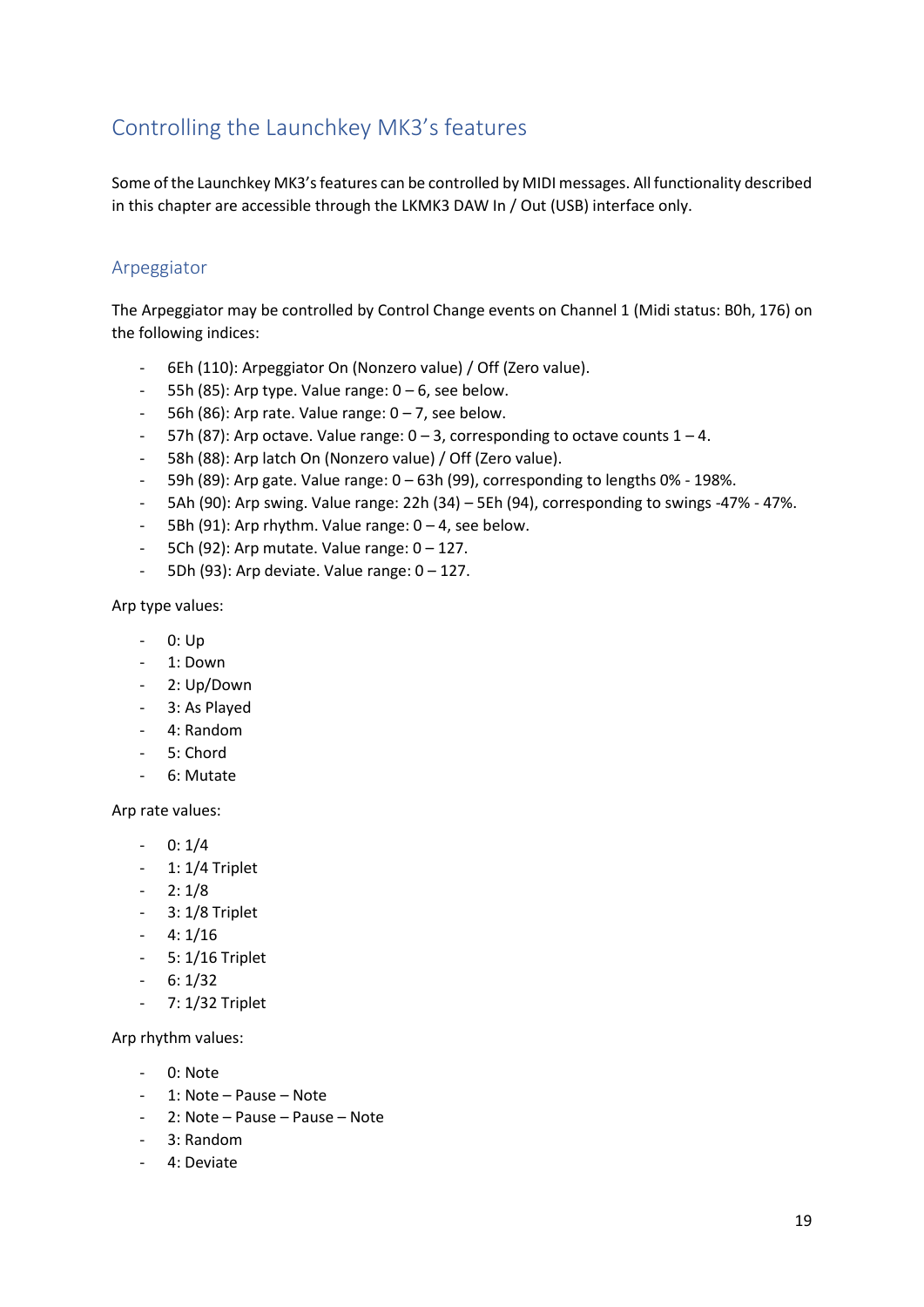#### <span id="page-19-0"></span>Scale mode

Scale mode may be controlled by Control Change events on Channel 16 (Midi status: BFh, 191) on the following indices:

- 0Eh (14): Scale mode On (Nonzero value) / Off (Zero value).
- OFh (15): Scale type. Value range:  $0 7$ , see below.
- 10h (16): Scale key (root note). Value range: 0 11, transposing upwards by semitones.

Scale type values:

- 0: Minor
- 1: Major
- 2: Dorian
- 3: Mixolydian
- 4: Phrygian
- 5: Harmonic minor
- 6: Minor pentatonic
- 7: Major pentatonic